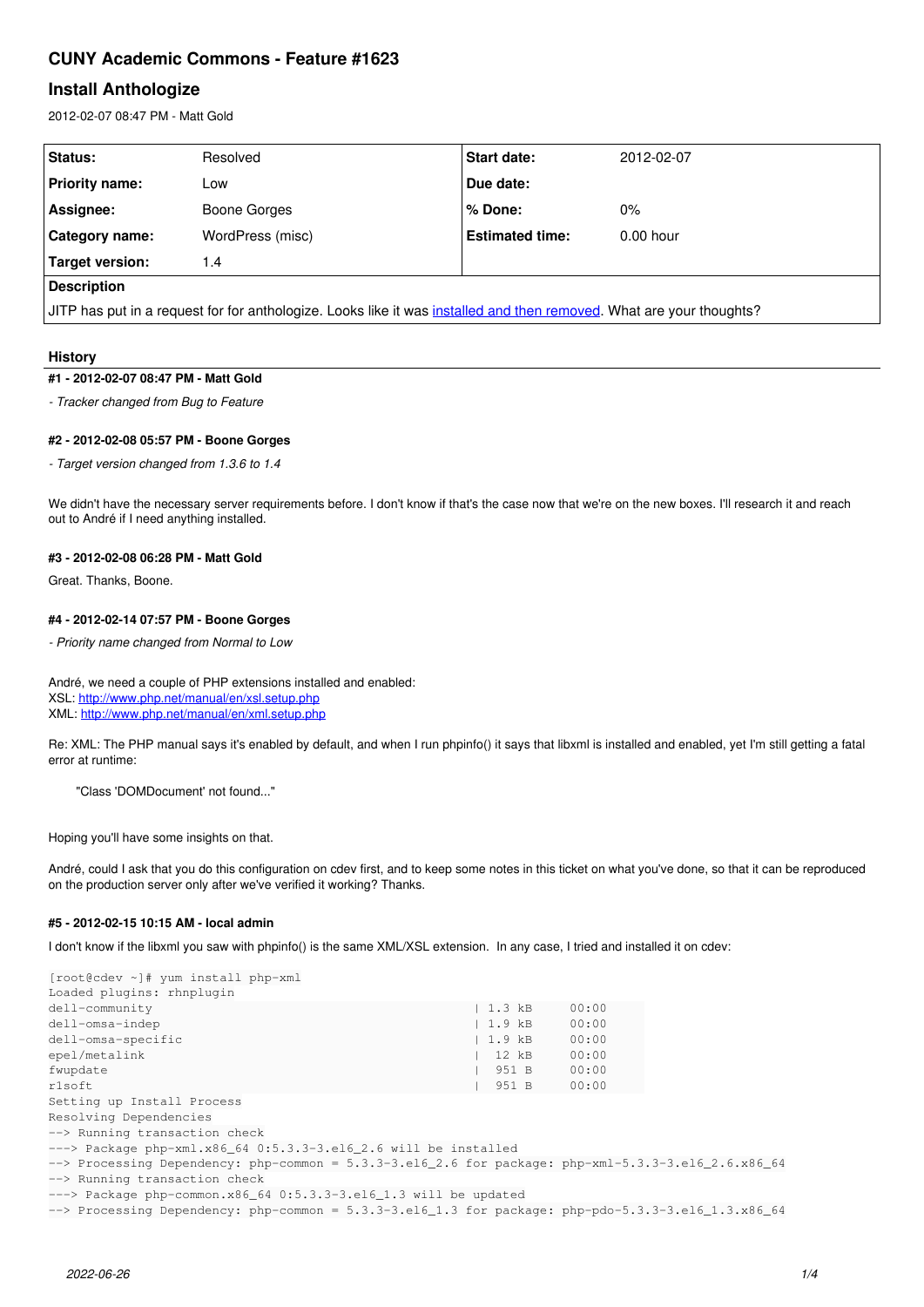```
--> Processing Dependency: php-common = 5.3.3-3.el6_1.3 for package: php-cli-5.3.3-3.el6_1.3.x86_64
--> Processing Dependency: php-common = 5.3.3-3.el6_1.3 for package: php-gd-5.3.3-3.el6_1.3.x86_64
--> Processing Dependency: php-common = 5.3.3-3.el6_1.3 for package: php-mbstring-5.3.3-3.el6_1.3.x86_64
\rightarrow Processing Dependency: php-common = 5.3.3-3.el6_1.3 for package: php-5.3.3-3.el6_1.3.x86_64
--> Processing Dependency: php-common = 5.3.3-3.el6_1.3 for package: php-mysql-5.3.3-3.el6_1.3.x86_64
---> Package php-common.x86_64 0:5.3.3-3.el6_2.6 will be an update
--> Running transaction check
---> Package php.x86_64 0:5.3.3-3.el6_1.3 will be updated
---> Package php.x86_64 0:5.3.3-3.el6_2.6 will be an update
---> Package php-cli.x86_64 0:5.3.3-3.el6_1.3 will be updated
---> Package php-cli.x86_64 0:5.3.3-3.el6_2.6 will be an update
---> Package php-gd.x86_64 0:5.3.3-3.el6_1.3 will be updated
---> Package php-gd.x86_64 0:5.3.3-3.el6_2.6 will be an update
---> Package php-mbstring.x86 64 0:5.3.3-3.el6 1.3 will be updated
---> Package php-mbstring.x86_64 0:5.3.3-3.el6_2.6 will be an update
---> Package php-mysql.x86 64 0:5.3.3-3.el6 1.3 will be updated
---> Package php-mysql.x86_64 0:5.3.3-3.el6_2.6 will be an update
---> Package php-pdo.x86_64 0:5.3.3-3.el6_1.3 will be updated
---> Package php-pdo.x86_64 0:5.3.3-3.el6_2.6 will be an update
--> Finished Dependency Resolution
```
Dependencies Resolved

| Installing:<br>php-xml<br>x86_64<br>$5.3.3 - 3.16 - 2.6$<br>Updating for dependencies:<br>x86_64<br>$5.3.3 - 3.el6_2.6$<br>php<br>php-cli<br>x86_64<br>$5.3.3 - 3.16 - 2.6$<br>php-common<br>x86_64<br>$5.3.3 - 3.16 - 2.6$<br>x86_64<br>php-qd<br>$5.3.3 - 3.16 - 2.6$<br>php-mbstring<br>x86_64<br>$5.3.3 - 3.el6_2.6$<br>php-mysql<br>x86_64<br>$5.3.3 - 3.el6_2.6$<br>php-pdo<br>x86_64<br>$5.3.3 - 3.16 - 2.6$<br>Transaction Summary<br>------------<br>Tnstall<br>$1$ Package(s)<br>Upqrade<br>7 Package (s)<br>Total download size: 4.6 M<br>Is this ok $[y/N]$ : y<br>Downloading Packages:<br>Total<br>Running rpm_check_debug<br>Running Transaction Test<br>Transaction Test Succeeded<br>Running Transaction<br>Updating<br>: php-common-5.3.3-3.el6_2.6.x86_64<br>: php-pdo-5.3.3-3.el6_2.6.x86_64<br>Updating<br>Updating<br>: php-cli-5.3.3-3.el6_2.6.x86_64<br>Updating<br>: php-5.3.3-3.el6_2.6.x86_64<br>: php-mysql-5.3.3-3.el6_2.6.x86_64<br>Updating<br>Updating<br>: php-gd-5.3.3-3.el6_2.6.x86_64<br>Installing : php-xml-5.3.3-3.el6_2.6.x86_64<br>Updating<br>Cleanup<br>: php-5.3.3-3.el6_1.3.x86_64 | rhel-x86_64-server-6<br>rhel-x86_64-server-6<br>$rhe1-x86_64-server-6$<br>rhel-x86_64-server-6<br>rhel-x86 64-server-6 | 100 k<br>1.1 M |  |
|---------------------------------------------------------------------------------------------------------------------------------------------------------------------------------------------------------------------------------------------------------------------------------------------------------------------------------------------------------------------------------------------------------------------------------------------------------------------------------------------------------------------------------------------------------------------------------------------------------------------------------------------------------------------------------------------------------------------------------------------------------------------------------------------------------------------------------------------------------------------------------------------------------------------------------------------------------------------------------------------------------------------------------------------------------------------------------------------------------------------------------|------------------------------------------------------------------------------------------------------------------------|----------------|--|
|                                                                                                                                                                                                                                                                                                                                                                                                                                                                                                                                                                                                                                                                                                                                                                                                                                                                                                                                                                                                                                                                                                                                 |                                                                                                                        |                |  |
|                                                                                                                                                                                                                                                                                                                                                                                                                                                                                                                                                                                                                                                                                                                                                                                                                                                                                                                                                                                                                                                                                                                                 |                                                                                                                        |                |  |
|                                                                                                                                                                                                                                                                                                                                                                                                                                                                                                                                                                                                                                                                                                                                                                                                                                                                                                                                                                                                                                                                                                                                 |                                                                                                                        |                |  |
|                                                                                                                                                                                                                                                                                                                                                                                                                                                                                                                                                                                                                                                                                                                                                                                                                                                                                                                                                                                                                                                                                                                                 |                                                                                                                        |                |  |
|                                                                                                                                                                                                                                                                                                                                                                                                                                                                                                                                                                                                                                                                                                                                                                                                                                                                                                                                                                                                                                                                                                                                 |                                                                                                                        | 2.2M           |  |
|                                                                                                                                                                                                                                                                                                                                                                                                                                                                                                                                                                                                                                                                                                                                                                                                                                                                                                                                                                                                                                                                                                                                 |                                                                                                                        | 522 k          |  |
|                                                                                                                                                                                                                                                                                                                                                                                                                                                                                                                                                                                                                                                                                                                                                                                                                                                                                                                                                                                                                                                                                                                                 |                                                                                                                        | 104 k          |  |
|                                                                                                                                                                                                                                                                                                                                                                                                                                                                                                                                                                                                                                                                                                                                                                                                                                                                                                                                                                                                                                                                                                                                 | rhel-x86_64-server-optional-6                                                                                          | 453 k          |  |
|                                                                                                                                                                                                                                                                                                                                                                                                                                                                                                                                                                                                                                                                                                                                                                                                                                                                                                                                                                                                                                                                                                                                 | rhel-x86_64-server-6                                                                                                   | 79 k           |  |
|                                                                                                                                                                                                                                                                                                                                                                                                                                                                                                                                                                                                                                                                                                                                                                                                                                                                                                                                                                                                                                                                                                                                 | rhel-x86 64-server-6                                                                                                   | 73 k           |  |
|                                                                                                                                                                                                                                                                                                                                                                                                                                                                                                                                                                                                                                                                                                                                                                                                                                                                                                                                                                                                                                                                                                                                 |                                                                                                                        |                |  |
|                                                                                                                                                                                                                                                                                                                                                                                                                                                                                                                                                                                                                                                                                                                                                                                                                                                                                                                                                                                                                                                                                                                                 |                                                                                                                        |                |  |
|                                                                                                                                                                                                                                                                                                                                                                                                                                                                                                                                                                                                                                                                                                                                                                                                                                                                                                                                                                                                                                                                                                                                 |                                                                                                                        |                |  |
|                                                                                                                                                                                                                                                                                                                                                                                                                                                                                                                                                                                                                                                                                                                                                                                                                                                                                                                                                                                                                                                                                                                                 | $3.6$ MB/s   4.6 MB<br>00:01                                                                                           |                |  |
|                                                                                                                                                                                                                                                                                                                                                                                                                                                                                                                                                                                                                                                                                                                                                                                                                                                                                                                                                                                                                                                                                                                                 |                                                                                                                        |                |  |
|                                                                                                                                                                                                                                                                                                                                                                                                                                                                                                                                                                                                                                                                                                                                                                                                                                                                                                                                                                                                                                                                                                                                 |                                                                                                                        |                |  |
|                                                                                                                                                                                                                                                                                                                                                                                                                                                                                                                                                                                                                                                                                                                                                                                                                                                                                                                                                                                                                                                                                                                                 |                                                                                                                        |                |  |
|                                                                                                                                                                                                                                                                                                                                                                                                                                                                                                                                                                                                                                                                                                                                                                                                                                                                                                                                                                                                                                                                                                                                 |                                                                                                                        |                |  |
|                                                                                                                                                                                                                                                                                                                                                                                                                                                                                                                                                                                                                                                                                                                                                                                                                                                                                                                                                                                                                                                                                                                                 |                                                                                                                        | 1/15           |  |
|                                                                                                                                                                                                                                                                                                                                                                                                                                                                                                                                                                                                                                                                                                                                                                                                                                                                                                                                                                                                                                                                                                                                 |                                                                                                                        | 2/15           |  |
|                                                                                                                                                                                                                                                                                                                                                                                                                                                                                                                                                                                                                                                                                                                                                                                                                                                                                                                                                                                                                                                                                                                                 |                                                                                                                        | 3/15           |  |
|                                                                                                                                                                                                                                                                                                                                                                                                                                                                                                                                                                                                                                                                                                                                                                                                                                                                                                                                                                                                                                                                                                                                 |                                                                                                                        | 4/15           |  |
|                                                                                                                                                                                                                                                                                                                                                                                                                                                                                                                                                                                                                                                                                                                                                                                                                                                                                                                                                                                                                                                                                                                                 |                                                                                                                        | 5/15           |  |
|                                                                                                                                                                                                                                                                                                                                                                                                                                                                                                                                                                                                                                                                                                                                                                                                                                                                                                                                                                                                                                                                                                                                 |                                                                                                                        |                |  |
|                                                                                                                                                                                                                                                                                                                                                                                                                                                                                                                                                                                                                                                                                                                                                                                                                                                                                                                                                                                                                                                                                                                                 |                                                                                                                        |                |  |
|                                                                                                                                                                                                                                                                                                                                                                                                                                                                                                                                                                                                                                                                                                                                                                                                                                                                                                                                                                                                                                                                                                                                 | : php-mbstring-5.3.3-3.el6_2.6.x86_64                                                                                  |                |  |
|                                                                                                                                                                                                                                                                                                                                                                                                                                                                                                                                                                                                                                                                                                                                                                                                                                                                                                                                                                                                                                                                                                                                 |                                                                                                                        |                |  |
| : php-mysql-5.3.3-3.el6_1.3.x86_64<br>Cleanup                                                                                                                                                                                                                                                                                                                                                                                                                                                                                                                                                                                                                                                                                                                                                                                                                                                                                                                                                                                                                                                                                   |                                                                                                                        |                |  |
| Cleanup<br>: php-pdo-5.3.3-3.el6_1.3.x86_64                                                                                                                                                                                                                                                                                                                                                                                                                                                                                                                                                                                                                                                                                                                                                                                                                                                                                                                                                                                                                                                                                     |                                                                                                                        |                |  |
| Cleanup                                                                                                                                                                                                                                                                                                                                                                                                                                                                                                                                                                                                                                                                                                                                                                                                                                                                                                                                                                                                                                                                                                                         | : php-cli-5.3.3-3.el6_1.3.x86_64                                                                                       |                |  |
| : php-mbstring-5.3.3-3.el6_1.3.x86_64<br>Cleanup                                                                                                                                                                                                                                                                                                                                                                                                                                                                                                                                                                                                                                                                                                                                                                                                                                                                                                                                                                                                                                                                                |                                                                                                                        | 13/15          |  |
| Cleanup<br>: php-gd-5.3.3-3.el6_1.3.x86_64                                                                                                                                                                                                                                                                                                                                                                                                                                                                                                                                                                                                                                                                                                                                                                                                                                                                                                                                                                                                                                                                                      |                                                                                                                        | 14/15          |  |
| : php-common-5.3.3-3.el6_1.3.x86_64<br>Cleanup                                                                                                                                                                                                                                                                                                                                                                                                                                                                                                                                                                                                                                                                                                                                                                                                                                                                                                                                                                                                                                                                                  |                                                                                                                        | 15/15          |  |

php-xml.x86\_64 0:5.3.3-3.el6\_2.6

Dependency Updated:

 php.x86\_64 0:5.3.3-3.el6\_2.6 php-cli.x86\_64 0:5.3.3-3.el6\_2.6 php-common.x86\_64 0:5.3.3-3.el6\_2.6 php-gd.x86\_64 0:5.3.3-3.el6\_2.6 php-mbstring.x86\_64 0:5.3.3-3.el6\_2.6 php-mysql.x86\_64 0:5.3.3-3.el6\_2.6 php-mysql.x86\_64 0:5.3.3-3.el6\_2.6 php-pdo.x86\_64 0:5.3.3-3.el6\_2.6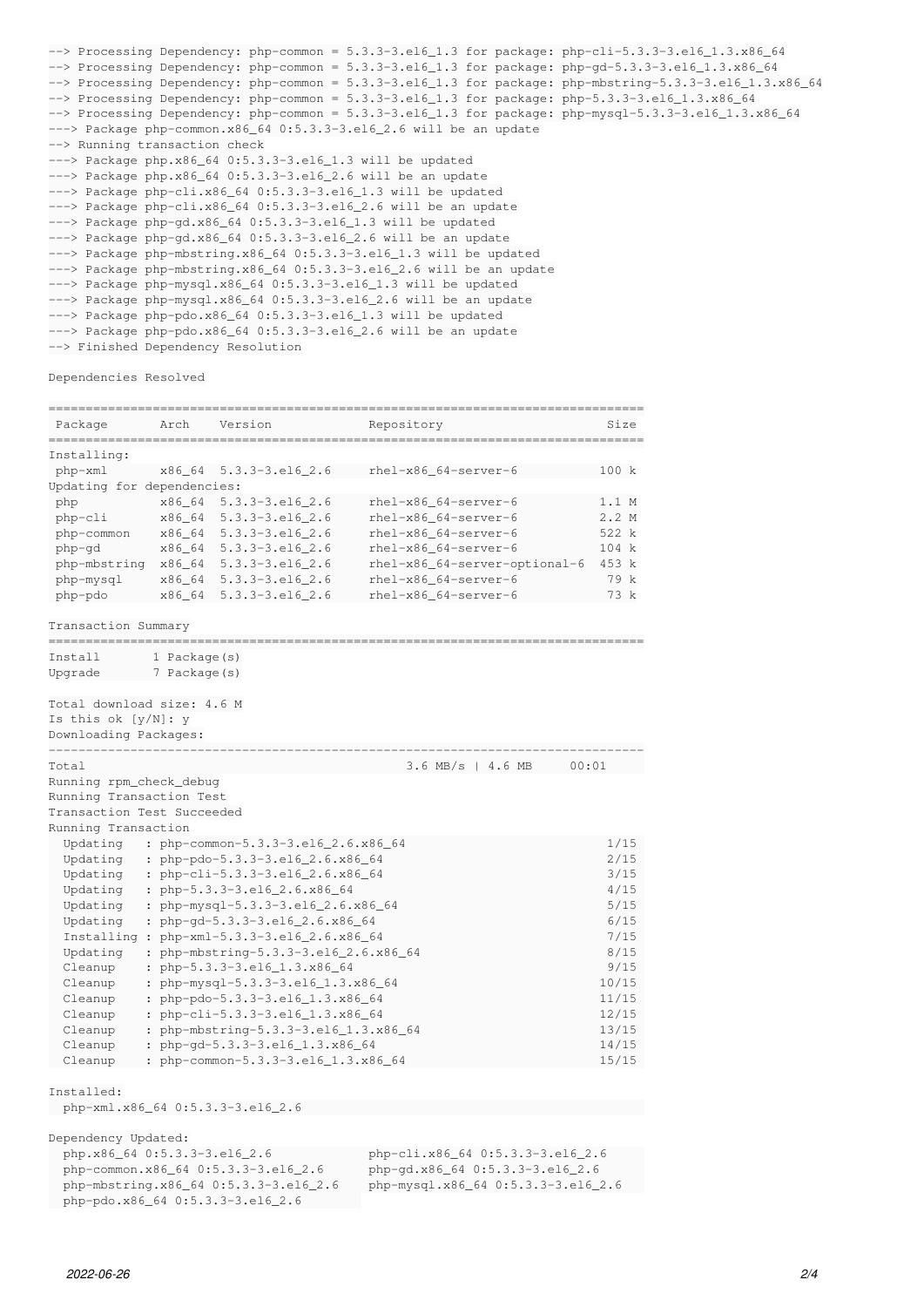Complete!

| [root@cdev ~]# service httpd restart |        |  |
|--------------------------------------|--------|--|
| Stopping httpd:                      | I OK I |  |
| Starting httpd:                      | I OK I |  |

Could I ask you to please test it in cdev and let me know if this was it?

#### **#6 - 2012-02-15 04:00 PM - Boone Gorges**

Worked great, thanks, André. Now there are some bugs that I have to work out, but they're on the Anthologize side :)

#### **#7 - 2012-02-16 09:51 AM - local admin**

That's cool, man : )

Perhaps I should o ahead and install the extension on the main server now as well, heh?

### **#8 - 2012-02-16 10:19 AM - Boone Gorges**

Yeah, I think that should be fine. Thanks!

#### **#9 - 2012-02-16 11:16 AM - local admin**

Boone Gorges wrote:

Yeah, I think that should be fine. Thanks!

You're welcome. It's installed now.

### **#10 - 2012-03-07 10:44 AM - Matt Gold**

Hi Boone,

Is 1.4 still the correct target version for this? Please let me know whether you anticipate an earlier release. Thanks.

#### **#11 - 2012-03-07 10:53 AM - Boone Gorges**

Is 1.4 still the correct target version for this?

Yes. If you need an earlier release for some reason, I can move things around.

### **#12 - 2012-03-07 10:54 AM - Matt Gold**

Depends. Do you have a target date for 1.4?

### **#13 - 2012-03-07 10:56 AM - Boone Gorges**

No. If you need it for a specific date, please let me know.

### **#14 - 2012-03-11 04:47 PM - Matt Gold**

We've discussed this and have decided that we can wait for the 1.4 release. Thank you.

# **#15 - 2012-08-01 02:42 PM - Boone Gorges**

I fixed one of the blockers in Anthologize here<https://github.com/chnm/anthologize/commit/9e529652ee1f5e187a617b139df4fdc63c7c840e> - there was an issue with the way that TCPDF was caching images.

# **#16 - 2012-08-01 02:51 PM - Matt Gold**

Cool. Exciting to hear that we're coming close to having this on the Commons -- I'm excited to see what journals like JITP will do with it.

# **#17 - 2012-08-01 03:14 PM - Boone Gorges**

*- Status changed from Assigned to Resolved*

OK, this appears to me working for all export formats. I'm marking this ticket Resolved. If additional issues come up, please let me know.